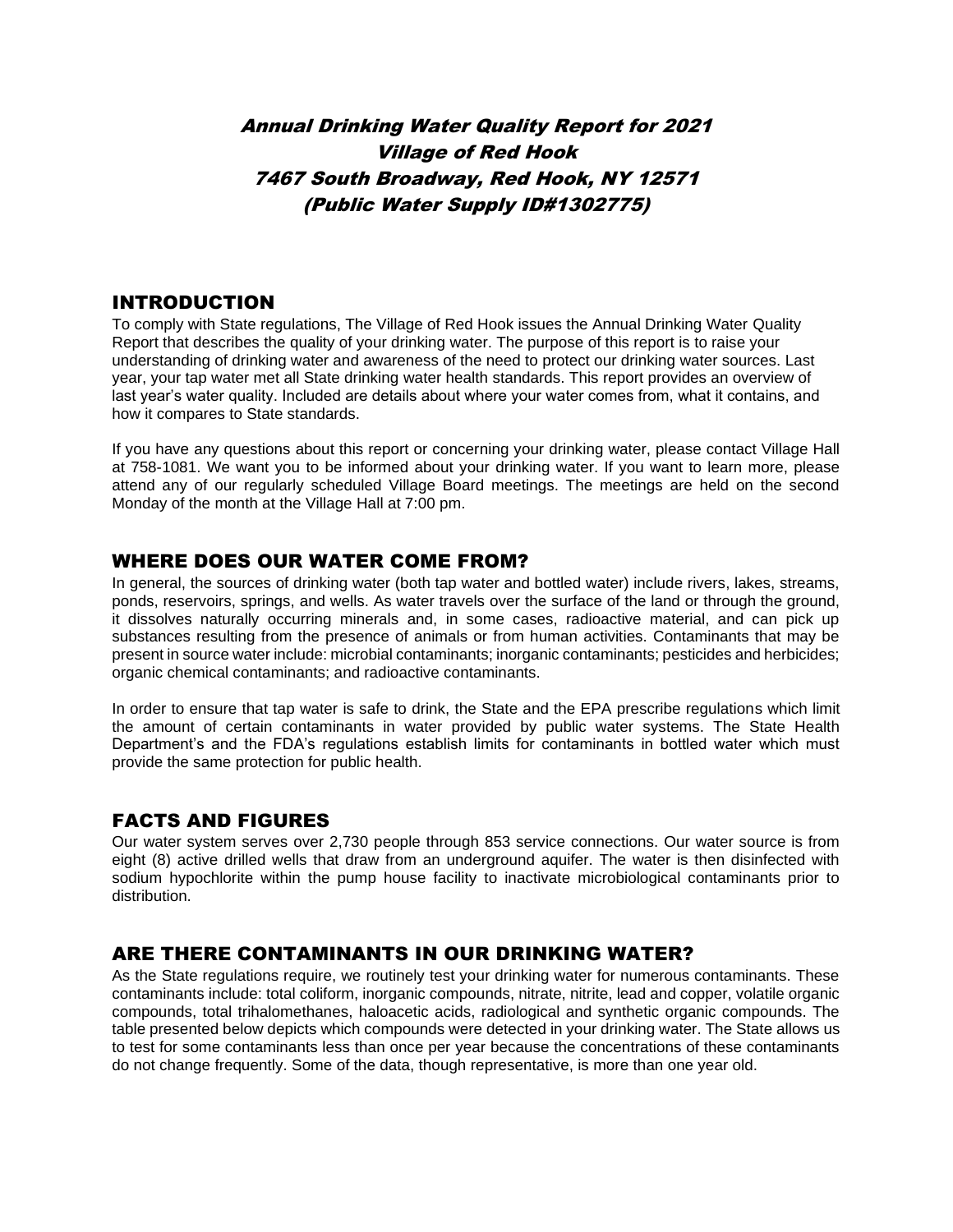It should be noted that all drinking water, including bottled drinking water, may be reasonably expected to contain at least small amounts of some contaminants. The presence of contaminants does not necessarily indicate that water poses a health risk. More information about contaminants and potential health effects can be obtained by calling the EPA's Safe Drinking Water Hotline (800-426-4791) or the Department of Behavioral Community and Health at 486-3404.

| <b>Table of Detected Contaminants</b> |                            |                          |                                                  |                                   |                  |                                           |                                                                                                                                             |
|---------------------------------------|----------------------------|--------------------------|--------------------------------------------------|-----------------------------------|------------------|-------------------------------------------|---------------------------------------------------------------------------------------------------------------------------------------------|
| <b>Contaminant</b>                    | <b>Violation</b><br>Yes/No | Date of<br><b>Sample</b> | Level<br><b>Detected</b><br>(Avg/Max)<br>(Range) | Unit of<br><b>Measure</b><br>ment | <b>MCLG</b>      | Regulatory<br>Limit<br>(MCL, TT or<br>AL) | <b>Likely Source of</b><br><b>Contamination</b>                                                                                             |
| Nitrate                               | $\overline{N}$             | 12/21/2021               | 1.2                                              | mg/L                              | $\overline{10}$  | 10 <sup>1</sup>                           | <b>Runoff from</b><br>fertilizer use;<br>Leaching from<br>septic tanks,<br>sewage; Erosion of<br>natural deposits.                          |
| Sodium (1)                            | <b>No</b>                  | 12/21/2021               | 24                                               | mg/L                              | n/a              | See Health<br>Effects (1)                 | Naturally occurring;<br>Road salt; Water<br>softeners; Animal<br>waste.                                                                     |
| <b>Barium</b>                         | <b>No</b>                  | 11/14/2019               | 0.040                                            | mg/L                              | $\overline{2}$   | $\overline{2}$                            | Discharge of drilling<br>wastes; Discharge<br>from metal<br>refineries; Erosion<br>of natural deposits.                                     |
| Chloride                              | <b>No</b>                  | 12/21/2021               | 39                                               | mg/L                              | n/a              | 250                                       | Naturally occurring<br>or indicative of road<br>salt contamination.                                                                         |
| Fluoride                              | No                         | 11/14/2019               | 0.0402                                           | mg/L                              | n/a              | 2.2                                       | Erosion of natural<br>deposits; Water<br>additive that<br>promotes strong<br>teeth; Discharge<br>from fertilizer and<br>aluminum factories. |
| Lead $(3)$                            | <b>No</b>                  | September<br>2020        | 3.21<br>$(Range =$<br>$ND - 6.29$                | ug/L                              | 0                | $AL = 15$                                 | Corrosion of<br>household<br>plumbing systems;<br>Erosion of natural<br>deposits.                                                           |
| Copper (2)                            | <b>No</b>                  | September<br>2020        | 0.132<br>$(Range =$<br>$ND -$<br>0.332)          | mg/L                              | $\overline{1.3}$ | $AL = 1.3$                                | Corrosion of<br>household<br>plumbing systems;<br>Erosion of natural<br>deposits; leaching<br>from wood<br>preservatives.                   |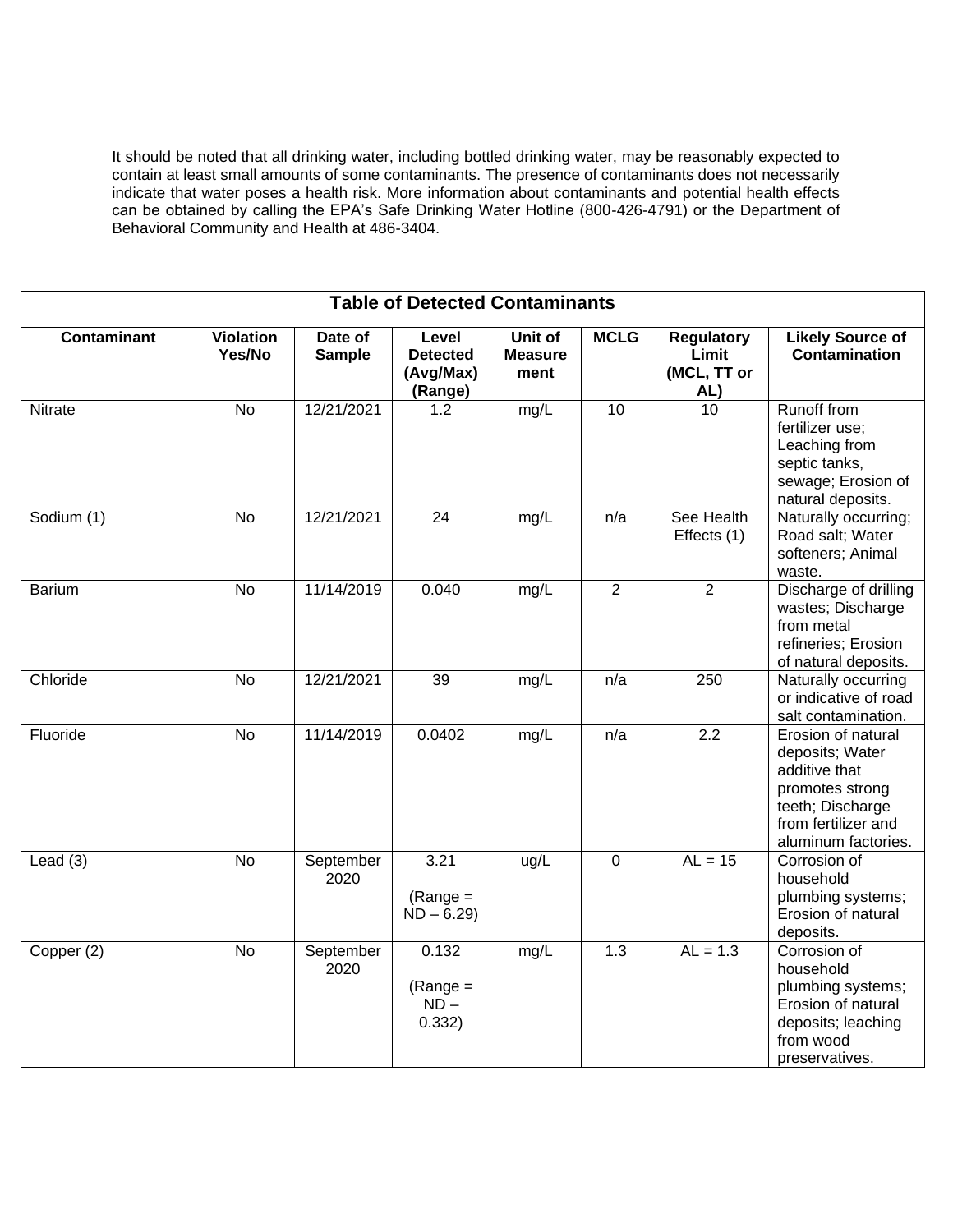| <b>Contaminant</b>                                          | <b>Violation</b><br>Yes/No | Date of<br><b>Sample</b> | Level<br><b>Detected</b><br>(Avg/Max)    | Unit of<br><b>Measure</b><br>ment | <b>MCLG</b> | <b>Regulatory</b><br>Limit<br>(MCL, TT or | <b>Likely Source of</b><br><b>Contamination</b>                                                                                                                                     |
|-------------------------------------------------------------|----------------------------|--------------------------|------------------------------------------|-----------------------------------|-------------|-------------------------------------------|-------------------------------------------------------------------------------------------------------------------------------------------------------------------------------------|
|                                                             |                            |                          | (Range)                                  |                                   |             | AL)                                       |                                                                                                                                                                                     |
| Haloacetic Acids                                            | No                         | 8/30/2021                | 11.2                                     | ug/L                              | n/a         | 60                                        | By-product of<br>drinking water<br>disinfection needed<br>to kill harmful<br>organisms.                                                                                             |
| <b>Total Trihalomethanes</b>                                | <b>No</b>                  | 8/30/2021                | 11                                       | ug/L                              | n/a         | 80                                        | By-product of<br>drinking water<br>chlorination needed<br>to kill harmful<br>organisms. TTHMs<br>are formed when<br>source water<br>contains large<br>amounts of organic<br>matter. |
| Perfluorooctanoic Acid<br>(PFOA)<br>Well 1                  | No                         | Quarterly<br>2021        | <b>ND</b><br><b>ND</b><br>2.25<br>0.672  | ng/L                              | n/a         | 10                                        | Released into the<br>environment from<br>widespread use in<br>commercial and<br>industrial<br>applications.                                                                         |
| Perfluorooctane<br><b>Sulfonic Acid</b><br>(PFOS)<br>Well 1 | No                         | Quarterly<br>2021        | <b>ND</b><br><b>ND</b><br>0.976<br>0.933 | ng/L                              | n/a         | 10                                        | Released into the<br>environment from<br>widespread use in<br>commercial and<br>industrial<br>applications.                                                                         |
| Perfluorooctanoic Acid<br>(PFOA)<br>Well 3                  | <b>No</b>                  | Quarterly<br>2021        | 3<br>2.58<br>2.22<br>1.44                | ng/L                              | n/a         | 10                                        | Released into the<br>environment from<br>widespread use in<br>commercial and<br>industrial<br>applications.                                                                         |
| Perfluorooctane<br>Sulfonic Acid<br>(PFOS)<br>Well 3        | <b>No</b>                  | Quarterly<br>2021        | <b>ND</b><br>0.837<br>0.963<br>0.739     | ng/L                              | n/a         | 10                                        | Released into the<br>environment from<br>widespread use in<br>commercial and<br>industrial<br>applications.                                                                         |
| Perfluorooctanoic Acid<br>(PFOA)<br>Well 4                  | No                         | Quarterly<br>2021        | 3<br>1.03<br>2.29<br>2.22                | ng/L                              | n/a         | 10                                        | Released into the<br>environment from<br>widespread use in<br>commercial and<br>industrial<br>applications.                                                                         |
| Perfluorooctane<br>Sulfonic Acid<br>(PFOS)<br>Well 4        | No                         | Quarterly<br>2021        | 3<br>0.674<br>1.07<br>1.48               | ng/L                              | n/a         | 10                                        | Released into the<br>environment from<br>widespread use in<br>commercial and<br>industrial<br>applications.                                                                         |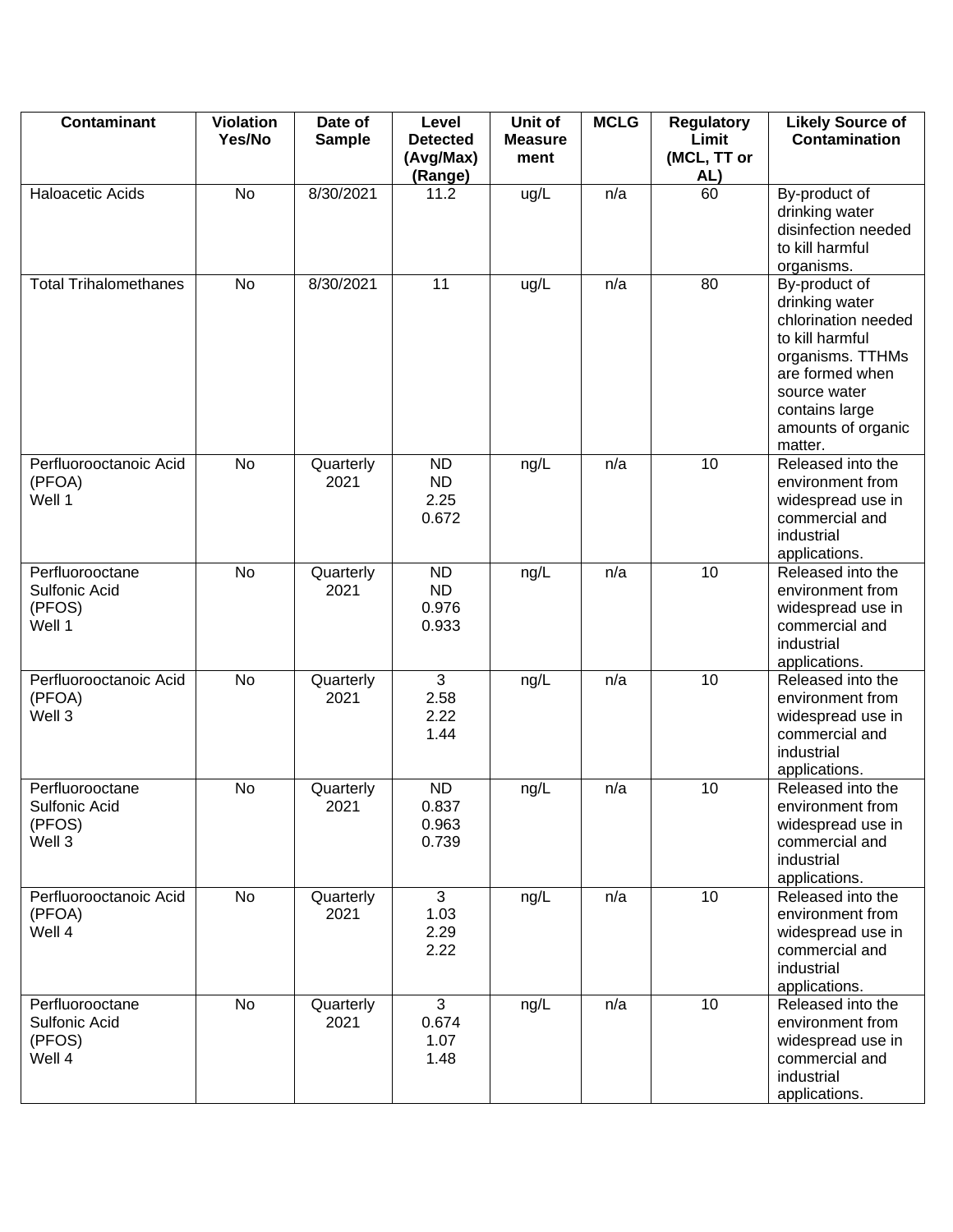| <b>Contaminant</b>                                          | <b>Violation</b><br>Yes/No | Date of<br><b>Sample</b> | Level<br><b>Detected</b><br>(Avg/Max)<br>(Range) | Unit of<br><b>Measure</b><br>ment | <b>MCLG</b> | <b>Regulatory</b><br>Limit<br>(MCL, TT or<br>AL) | <b>Likely Source of</b><br><b>Contamination</b>                                                             |
|-------------------------------------------------------------|----------------------------|--------------------------|--------------------------------------------------|-----------------------------------|-------------|--------------------------------------------------|-------------------------------------------------------------------------------------------------------------|
| Perfluorooctanoic Acid<br>(PFOA)<br>Well 9                  | <b>No</b>                  | Quarterly<br>2021        | 3<br>2.90<br>3.12<br>0.992                       | ng/L                              | n/a         | $\overline{10}$                                  | Released into the<br>environment from<br>widespread use in<br>commercial and<br>industrial<br>applications. |
| Perfluorooctane<br><b>Sulfonic Acid</b><br>(PFOS)<br>Well 9 | <b>No</b>                  | Quarterly<br>2021        | <b>ND</b><br>0.942<br>0.954<br>0.772             | ng/L                              | n/a         | 10                                               | Released into the<br>environment from<br>widespread use in<br>commercial and<br>industrial<br>applications. |
| Perfluorooctanoic Acid<br>(PFOA)<br>Well 12                 | No                         | Quarterly<br>2021        | <b>ND</b><br>2.53<br>2.06<br>0.701               | ng/L                              | n/a         | 10                                               | Released into the<br>environment from<br>widespread use in<br>commercial and<br>industrial<br>applications. |
| Perfluorooctane<br>Sulfonic Acid<br>(PFOS)<br>Well 12       | No                         | Quarterly<br>2021        | <b>ND</b><br>0.809<br>1.08<br>0.960              | ng/L                              | n/a         | 10                                               | Released into the<br>environment from<br>widespread use in<br>commercial and<br>industrial<br>applications. |
| Perfluorooctanoic Acid<br>(PFOA)<br>Well 13                 | No                         | Quarterly<br>2021        | 3<br>1.35<br>1.45<br><b>ND</b>                   | ng/L                              | n/a         | 10                                               | Released into the<br>environment from<br>widespread use in<br>commercial and<br>industrial<br>applications. |
| Perfluorooctane<br>Sulfonic Acid<br>(PFOS)<br>Well 13       | <b>No</b>                  | Quarterly<br>2021        | <b>ND</b><br>0.709<br>1.19<br>0.710              | ng/L                              | n/a         | 10                                               | Released into the<br>environment from<br>widespread use in<br>commercial and<br>industrial<br>applications. |
| Perfluorooctanoic Acid<br>(PFOA)<br>Well 14                 | No                         | Quarterly<br>2021        | $\overline{2}$<br>2.24<br>1.42<br>0.630          | ng/L                              | n/a         | 10                                               | Released into the<br>environment from<br>widespread use in<br>commercial and<br>industrial<br>applications. |
| Perfluorooctane<br>Sulfonic Acid<br>(PFOS)<br>Well 14       | No                         | Quarterly<br>2021        | <b>ND</b><br>0.818<br>1.24<br>0.852              | ng/L                              | n/a         | 10                                               | Released into the<br>environment from<br>widespread use in<br>commercial and<br>industrial<br>applications. |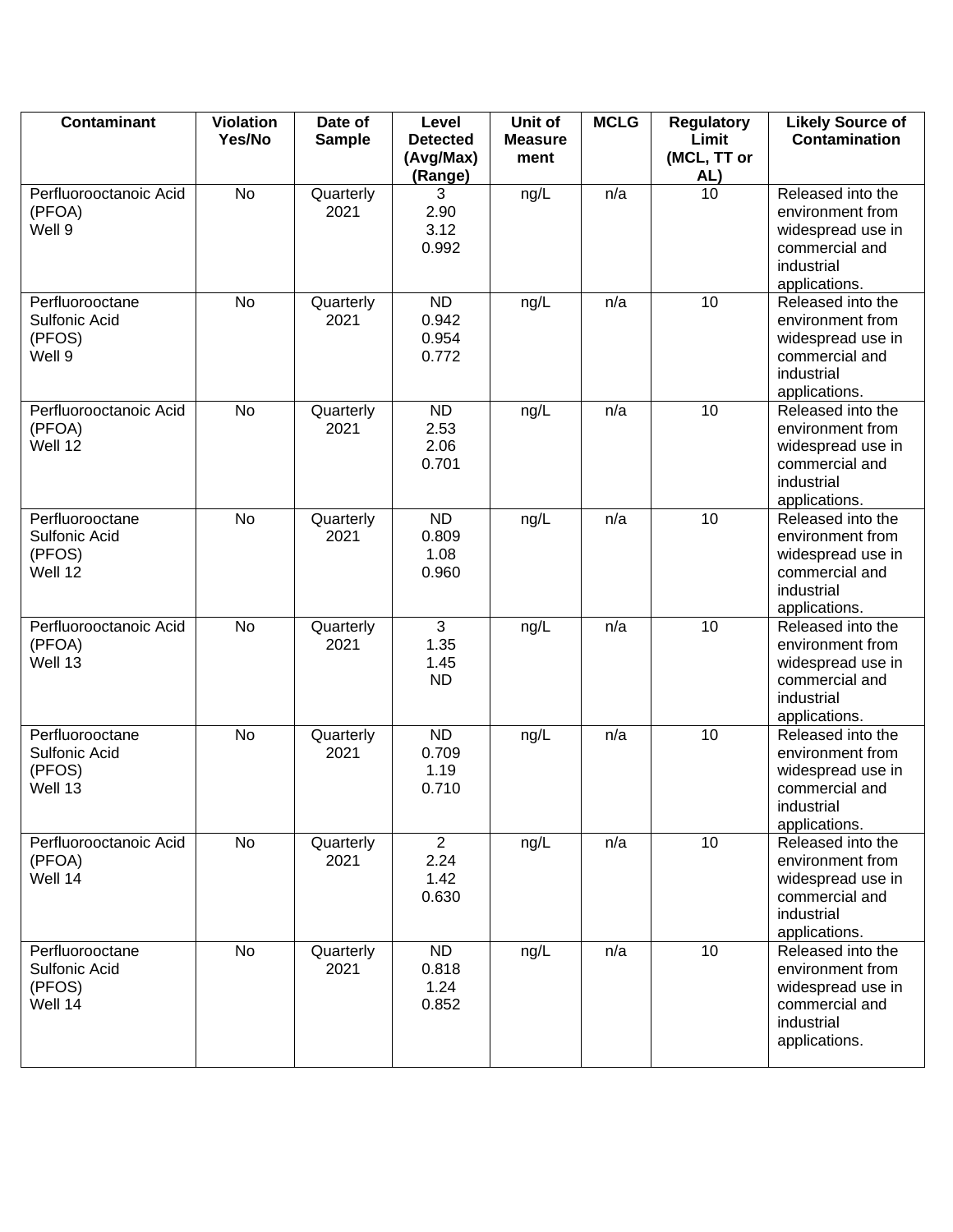| <b>Contaminant</b>                                    | <b>Violation</b><br>Yes/No | Date of<br><b>Sample</b> | Level<br><b>Detected</b><br>(Avg/Max)<br>(Range) | Unit of<br><b>Measure</b><br>ment | <b>MCLG</b> | <b>Regulatory</b><br>Limit<br>(MCL, TT or<br>AL) | <b>Likely Source of</b><br><b>Contamination</b>                                                             |
|-------------------------------------------------------|----------------------------|--------------------------|--------------------------------------------------|-----------------------------------|-------------|--------------------------------------------------|-------------------------------------------------------------------------------------------------------------|
| Perfluorooctanoic Acid<br>(PFOA)<br>Well 15           | No                         | Quarterly<br>2021        | ND.<br>ND.<br>2.38<br>ND.                        | ng/L                              | n/a         | 10                                               | Released into the<br>environment from<br>widespread use in<br>commercial and<br>industrial<br>applications. |
| Perfluorooctane<br>Sulfonic Acid<br>(PFOS)<br>Well 15 | <b>No</b>                  | Quarterly<br>2021        | ND.<br>1.05<br>0.891<br>1.08                     | ng/L                              | n/a         | 10                                               | Released into the<br>environment from<br>widespread use in<br>commercial and<br>industrial<br>applications. |

| <b>Table of Unregulated Detected Contaminants</b> |                        |                                               |                               |                                                                                      |  |  |  |  |
|---------------------------------------------------|------------------------|-----------------------------------------------|-------------------------------|--------------------------------------------------------------------------------------|--|--|--|--|
| <b>Contaminant</b>                                | Date of<br>Sample      | <b>Level Detected</b><br>(Avg/Max)<br>(Range) | Unit of<br><b>Measurement</b> | <b>Likely Source of Contamination</b>                                                |  |  |  |  |
| Perfluorobutanesulfonic Acid<br>(PFBS)            | 6/28/2021<br>6/30/2021 |                                               | ng/L                          | Released into the environment<br>from widespread use in<br>commercial and industrial |  |  |  |  |
| Well 3                                            |                        | 0.697                                         |                               | applications.                                                                        |  |  |  |  |
| Well 9                                            |                        | 0.761                                         |                               |                                                                                      |  |  |  |  |
| Well 13                                           |                        | 0.602                                         |                               |                                                                                      |  |  |  |  |
| Well 14                                           |                        | 0.711                                         |                               |                                                                                      |  |  |  |  |
| Well 15                                           |                        | 1.05                                          |                               |                                                                                      |  |  |  |  |
| Pefluorohexanoic Acid<br>(PFHxA)                  | 6/28/2021<br>6/30/2021 |                                               | ng/L                          | Released into the environment<br>from widespread use in<br>commercial and industrial |  |  |  |  |
| Well 2                                            |                        | 0.606                                         |                               | applications.                                                                        |  |  |  |  |
| Well 3                                            |                        | 7.36                                          |                               |                                                                                      |  |  |  |  |
| Well 4                                            |                        | 2.56                                          |                               |                                                                                      |  |  |  |  |
| Well 9                                            |                        | 7.94                                          |                               |                                                                                      |  |  |  |  |
| Well 12                                           |                        | 5.98                                          |                               |                                                                                      |  |  |  |  |
| Well 13                                           |                        | 3.68                                          |                               |                                                                                      |  |  |  |  |
| Well 14                                           |                        | 6.29                                          |                               |                                                                                      |  |  |  |  |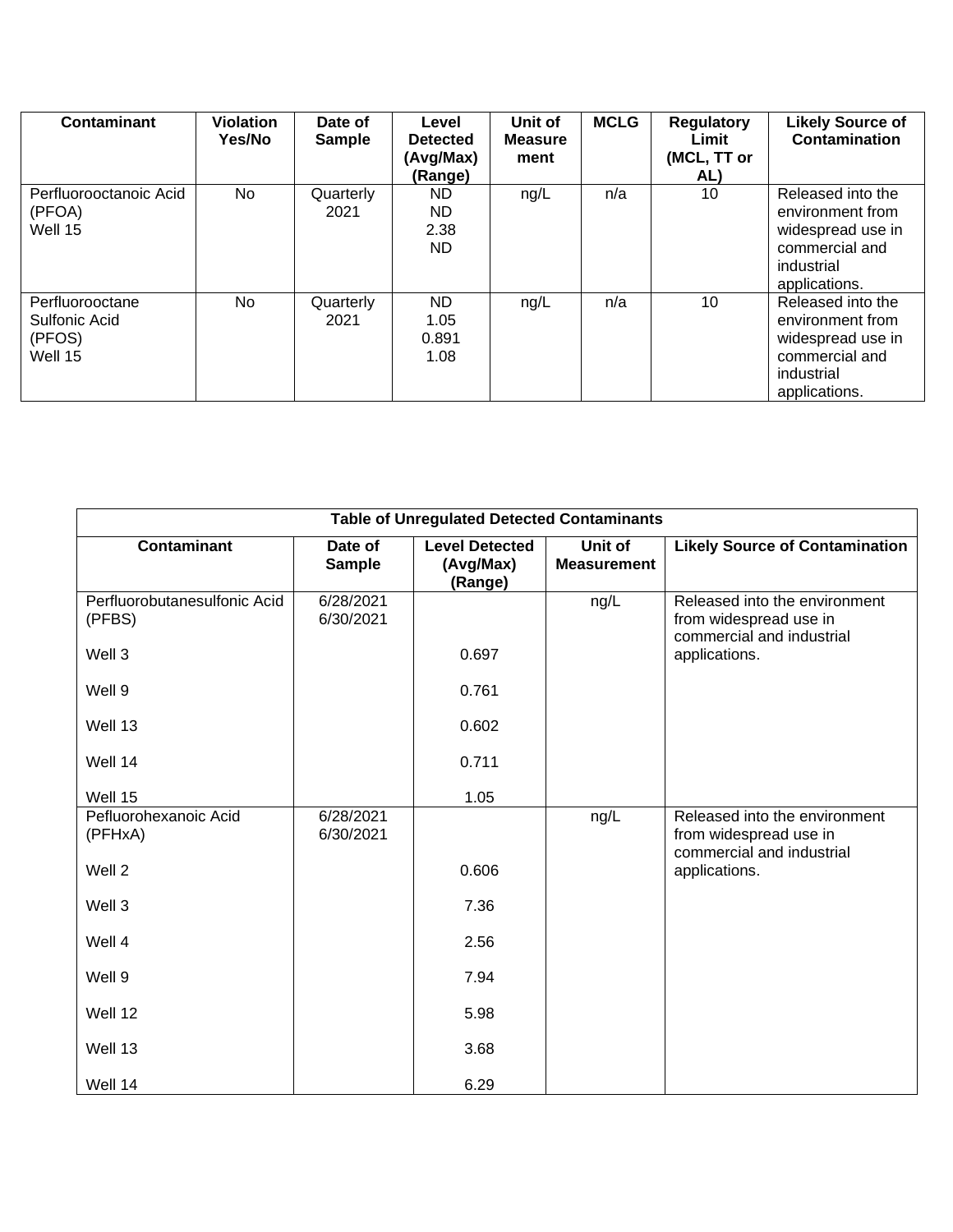| <b>Contaminant</b>                 | Date of<br><b>Sample</b> | <b>Level Detected</b><br>(Avg/Max)<br>(Range) | Unit of<br><b>Measurement</b> | <b>Likely Source of Contamination</b>                                                |
|------------------------------------|--------------------------|-----------------------------------------------|-------------------------------|--------------------------------------------------------------------------------------|
| Perfluoroheptanoic Acid<br>(PFHpA) | 6/28/2021<br>6/30/2021   |                                               | ng/L                          | Released into the environment<br>from widespread use in<br>commercial and industrial |
| Well 3                             |                          | 4.01                                          |                               | applications.                                                                        |
| Well 4                             |                          | 1.46                                          |                               |                                                                                      |
| Well 9                             |                          | 4.53                                          |                               |                                                                                      |
| Well 12                            |                          | 3.45                                          |                               |                                                                                      |
| Well 13                            |                          | 2.09                                          |                               |                                                                                      |
| Well 14                            |                          | 3.59                                          |                               |                                                                                      |

#### **Footnotes:**

(1) - Water containing more than 20 mg/L of sodium should not be used for drinking by people on severely restricted sodium diets. Water containing more than 270 mg/L of sodium should not be used for drinking by people on moderately restricted sodium diets.

(2) - The level presented represents the 90th percentile of the 10 sites tested. A percentile is a value on a scale of 100 that indicates the percent of a distribution that is equal to or below it. The 90th percentile is equal to or greater than 90% of the copper values detected at your water system. In this case, ten samples were collected at your water system and the 90th percentile value was 0.132 mg/l. The action level for copper was not exceeded at any of the sites tested.

(3) - The level presented represents the 90th percentile of the 10 samples collected. The action level for lead was not exceeded at any of the sites tested.

#### **Definitions:**

**Maximum Contaminant Level (MCL):** The highest level of a contaminant that is allowed in drinking water. MCLs are set as close to the MCLGs as feasible.

**Maximum Contaminant Level Goal (MCLG):** The level of a contaminant in drinking water below which there is no known or expected risk to health. MCLGs allow for a margin of safety.

**Action Level (AL):** The concentration of a contaminant which, if exceeded, triggers treatment or other requirements which a water system must follow.

**Treatment Technique (TT):** A required process intended to reduce the level of a contaminant in drinking water.

**Non-Detects (ND):** Laboratory analysis indicates that the constituent is not present.

**Milligrams per liter (mg/l):** Corresponds to one part of liquid in one million parts of liquid (parts per million - ppm).

**Micrograms per liter (ug/l):** Corresponds to one part of liquid in one billion parts of liquid (parts per billion  $-p$ ppb).

**Picocuries per liter (pCi/L):** A measure of the radioactivity in water.

**Maximum Residual Disinfectant Level (MRDL):** The highest level of a disinfectant allowed in drinking water. There is convincing evidence that addition of a disinfectant is necessary for control of microbial contaminants.

**Maximum Residual Disinfectant Level Goal (MRDLG):** The level of a drinking water disinfectant below which there is no known or expected risk to health. MRDLGs do not reflect the benefits of the use of disinfectants to control microbial contamination.

**Nanograms per liter (ng/l):** Corresponds to one part of liquid to one trillion parts of liquid (parts per trillion  $–$  ppt).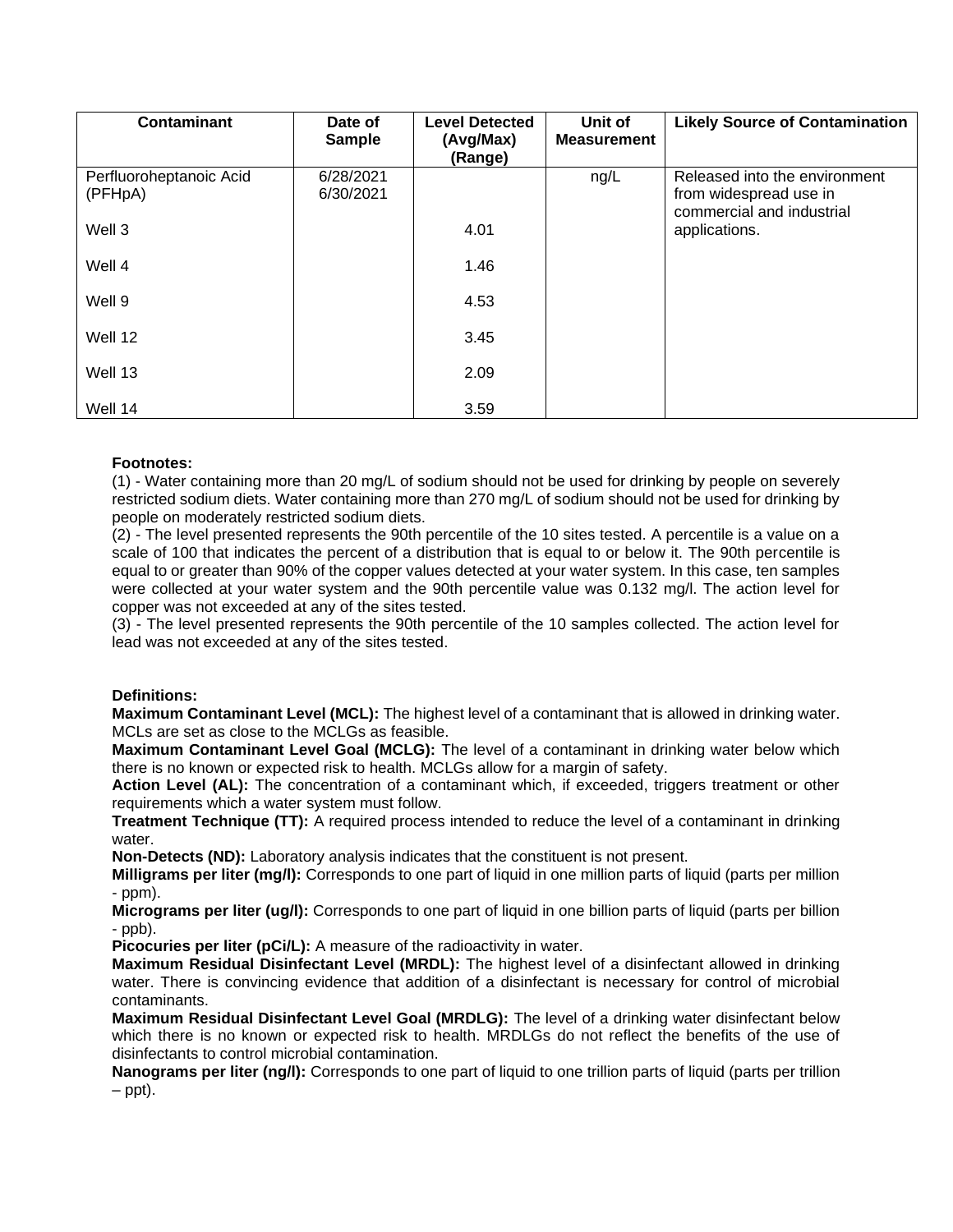#### WHAT DOES THIS INFORMATION MEAN?

As you can see by the table, our system had no violations. We have learned through our testing that some contaminants have been detected; however, these contaminants were detected below the level allowed by the State. We are required to present the following information on lead in drinking water;

If present, elevated levels of lead can cause serious health problems, especially for pregnant women, infants, and young children. It is possible that lead levels at your home may be higher than at other homes in the community as a result of materials used in your home's plumbing. The Village of Red Hook is responsible for providing high quality drinking water, but cannot control the variety of materials used in plumbing components. When your water has been sitting for several hours, you can minimize the potential for lead exposure by flushing your tap for 30 seconds to 2 minutes before using water for drinking or cooking. If you are concerned about lead in your water, you may wish to have your water tested. Information on lead in drinking water, testing methods, and steps you can take to minimize exposure is available from the Safe Drinking Water Hotline (1-800-426-4791) or at http://www.epa.gov/safewater/lead.

## IS OUR WATER SYSTEM MEETING OTHER RULES THAT GOVERN OPERATIONS?

During 2021, our system was in compliance with applicable State drinking water operating, monitoring and reporting requirements.

### DO I NEED TO TAKE SPECIAL PRECAUTIONS?

Some people may be more vulnerable to disease causing microorganisms or pathogens in drinking water than the general population. Immuno-compromised persons such as persons with cancer undergoing chemotherapy, persons who have undergone organ transplants, people with HIV/AIDS or other immune system disorders, some elderly, and infants can be particularly at risk from infections. These people should seek advice from their health care provider about their drinking water. EPA/CDC guidelines on appropriate means to lessen the risk of infection by Cryptosporidium, Giardia and other microbial pathogens are available from the Safe Drinking Water Hotline (800-426-4791).

### WHY SAVE WATER AND HOW TO AVOID WASTING IT?

It is important to conserve water since it is one of our most valuable resources

- Saving water saves energy and some of the costs associated with both of these necessities of life;
- Saving water reduces the cost of energy required to pump water and the need to construct costly new wells, pumping systems and water towers; and
- Saving water lessens the strain on the water system during a dry spell or drought, helping to avoid severe water use restrictions so that essential firefighting needs are met.

You can play a role in conserving water by becoming conscious of the amount of water your household is using, and by looking for ways to use less whenever you can. It is not hard to conserve water. Conservation tips include:

- Automatic dishwashers use 15 gallons for every cycle, regardless of how many dishes are loaded. So get a run for your money and load it to capacity.
- Turn off the tap when brushing your teeth.
- Check every faucet in your home for leaks. Just a slow drip can waste 15 to 20 gallons a day. Fix it and you can save almost 6,000 gallons per year.
- Check your toilets for leaks by putting a few drops of food coloring in the tank, watch for a few minutes to see if the color shows up in the bowl. It is not uncommon to lose up to 100 gallons a day from one of these otherwise invisible toilet leaks. Fix it and you save more than 30,000 gallons a year.